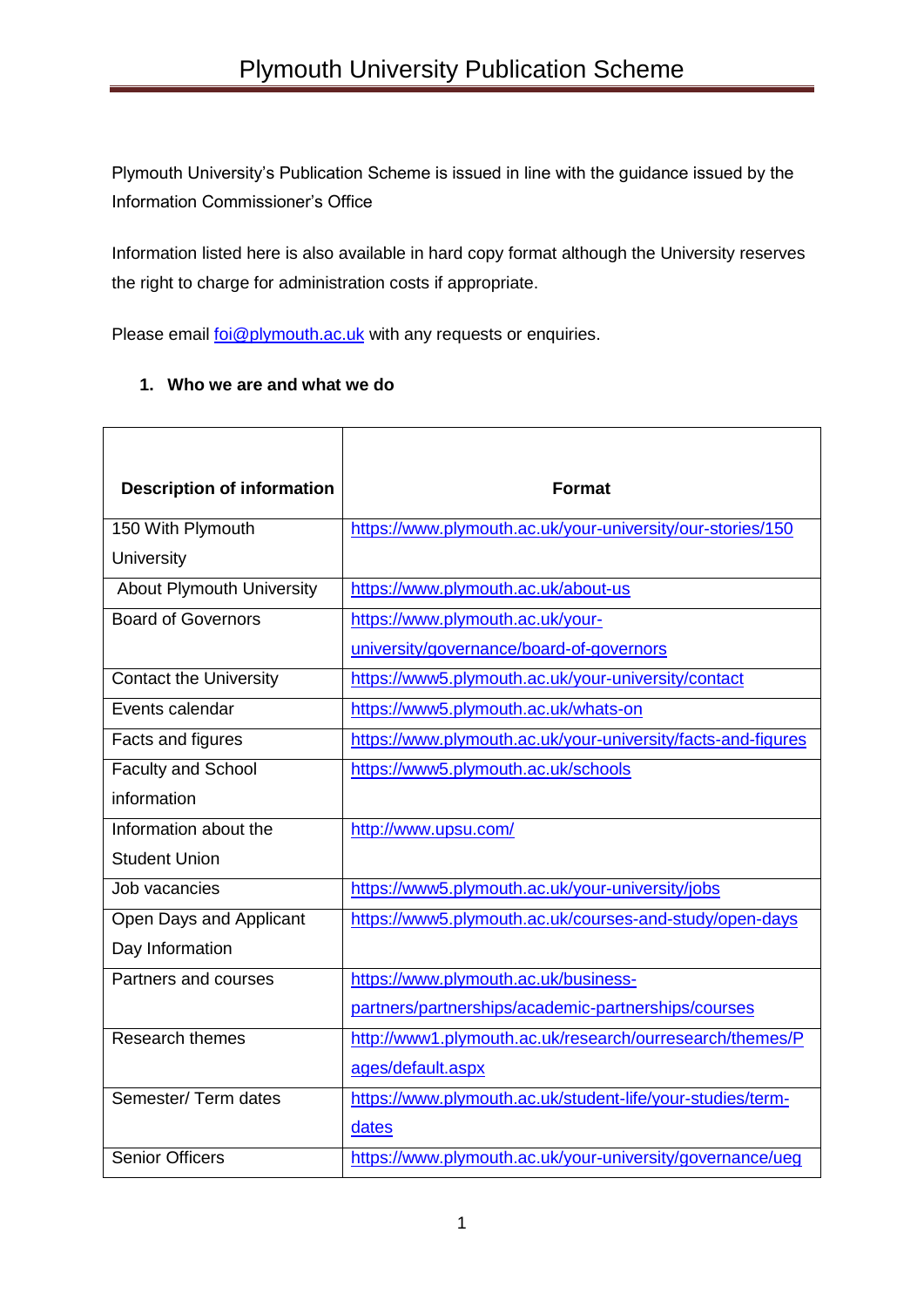| Staff contact directory          | https://www.plymouth.ac.uk/staff                            |
|----------------------------------|-------------------------------------------------------------|
| Subjects and programmes          | https://www5.plymouth.ac.uk/courses-and-study               |
| University Instrument and        | https://www5.plymouth.ac.uk/uploads/production/document/p   |
| Articles of Government           | ath/1/1669/InstrumentandArticles.pdf                        |
| University location and maps     | https://www5.plymouth.ac.uk/your-university/visit/getting-  |
|                                  | here                                                        |
| University news                  | https://www5.plymouth.ac.uk/news                            |
| <b>Vision Mission and Values</b> | https://www.plymouth.ac.uk/your-university/about-us/vision- |
|                                  | mission-and-values                                          |

### **2. What we spend and how we spend it**

| <b>Description of information</b> | <b>Format</b>                                                        |
|-----------------------------------|----------------------------------------------------------------------|
| <b>Business and partners</b>      | https://www.plymouth.ac.uk/business-partners                         |
| Capital expenditure               | Included in the Financial Statements                                 |
|                                   | https://www5.plymouth.ac.uk/your-university/financial-<br>statements |
| <b>Contract Opportunities</b>     | https://www.plymouth.ac.uk/your-university/about-                    |
|                                   | us/university-structure/service-                                     |
|                                   | areas/procurement/opportunities                                      |
| Contracts awarded in the          | https://www.plymouth.ac.uk/your-university/about-                    |
| last 12 months                    | us/university-structure/service-areas/procurement/contracts-         |
|                                   | awarded                                                              |
| <b>Expenses Policy and</b>        | Available on request                                                 |
| Rates                             |                                                                      |
| <b>Financial statements</b>       | https://www5.plymouth.ac.uk/your-university/financial-               |
|                                   | statements                                                           |
| Procurement                       | https://www.plymouth.ac.uk/your-university/about-                    |
|                                   | us/university-structure/service-areas/procurement                    |
| Salaries and payscales            | Available on request                                                 |
| Subsidiary companies              | Details of subsidiary companies owned by the University are          |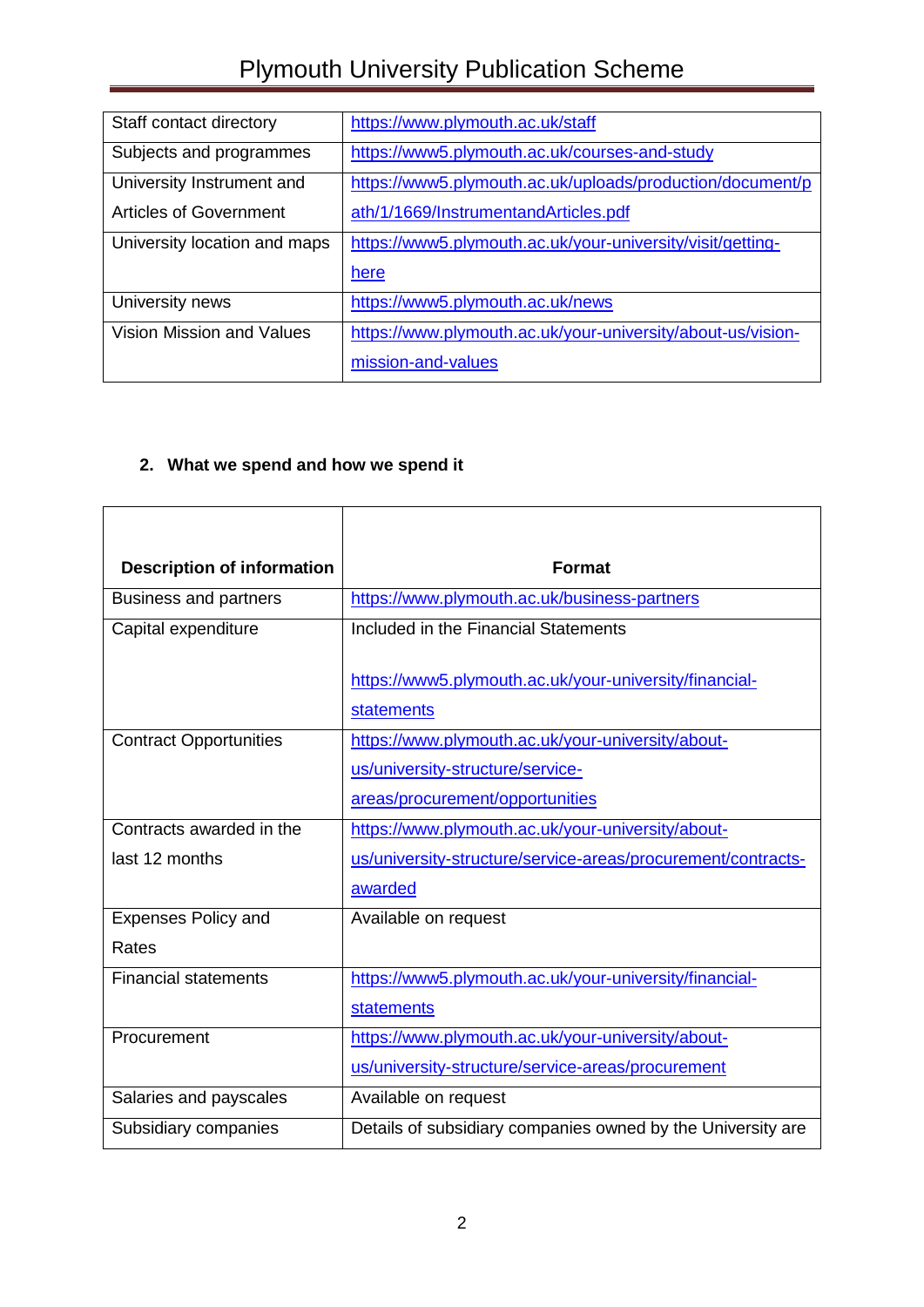|                                | included in the Financial Statements available here       |
|--------------------------------|-----------------------------------------------------------|
|                                | https://www5.plymouth.ac.uk/your-university/financial-    |
|                                | statements                                                |
| <b>Sustainability Strategy</b> | https://www.plymouth.ac.uk/uploads/production/document/pa |
|                                | th/2/2596/Sustainability Strategy.pdf                     |
| <b>Tuition Fees and</b>        | https://www.plymouth.ac.uk/study/fees                     |
| Funding                        |                                                           |
| University Strategy 2020       | https://www5.plymouth.ac.uk/your-university/about-        |
|                                | us/strategy-2020                                          |

٦

### **3. What are our priorities and how we are doing**

**r** 

| <b>Description of information</b> | <b>Format</b>                                               |
|-----------------------------------|-------------------------------------------------------------|
| <b>Academic Partnerships</b>      | http://www1.plymouth.ac.uk/academicpartnerships/Pages/Ac    |
|                                   | ademic%20Partnerships.aspx                                  |
| Awards and                        | https://www.plymouth.ac.uk/your-university/about-us/awards- |
| Accreditations                    | and-accreditations                                          |
| <b>Campus Strategy</b>            | https://www.plymouth.ac.uk/uploads/production/document/pa   |
|                                   | th/1/1660/576624_campus_strategy_A5_20150716.pdf            |
| <b>Digital Strategy</b>           | https://www.plymouth.ac.uk/uploads/production/document/pa   |
|                                   | th/1/1661/576624_digital_Strategy_A5_20150716.pdf           |
| <b>Equality and Diversity</b>     | http://www1.plymouth.ac.uk/equality/Pages/default.aspx      |
| and Inclusion Report and          |                                                             |
| Policies                          |                                                             |
| <b>Green Travel Plan</b>          | https://www.plymouth.ac.uk/your-university/about-           |
|                                   | us/university-structure/service-areas/estates/green-travel- |
|                                   | plan                                                        |
| Internationalisation              | https://www.plymouth.ac.uk/uploads/production/document/pa   |
| strategy                          | th/4/4463/576624_internationalisation_strategy_A5_201507    |
|                                   | 21.pdf                                                      |
| People Strategy                   | https://www.plymouth.ac.uk/uploads/production/document/pa   |
|                                   | th/1/1662/576624_People_Strategy_A5_20150716.pdf            |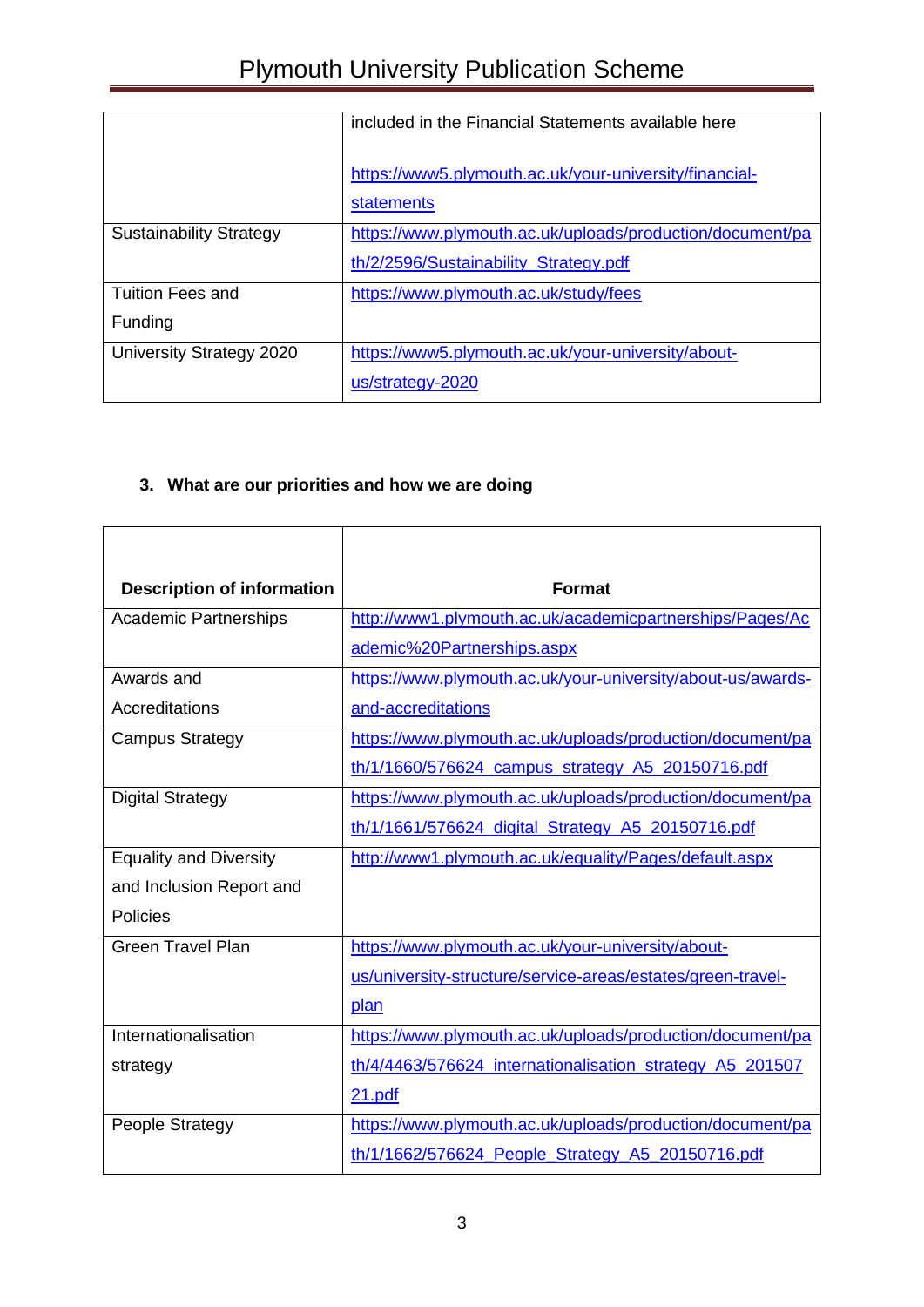| Periodic Review of UK          | https://www.plymouth.ac.uk/uploads/production/document/pa    |
|--------------------------------|--------------------------------------------------------------|
| <b>Partnership Provision</b>   | th/2/2046/Periodic_Review_of_UK_Partner_Institution_provi    |
| 2014-15                        | sion_confirmed_-_download_version.pdf                        |
| <b>Periodic Reviews</b>        | https://www.plymouth.ac.uk/your-                             |
|                                | university/governance/central-quality-office/periodic-review |
| <b>Quality Assurance</b>       | https://www5.plymouth.ac.uk/your-university/central-quality- |
|                                | office                                                       |
| Raising aspirations and        | https://www.plymouth.ac.uk/uploads/production/document/pa    |
| driving engagement             | th/1/1663/576624_Raising_aspirations_and_driving_engage      |
| strategy                       | ment_Strategy_A5_20150716.pdf                                |
| Research and Innovation        | https://www.plymouth.ac.uk/uploads/production/document/pa    |
| Strategy                       | th/1/1664/576624_Research_and_Innovation_Strategy_A5_        |
|                                | 20150716.pdf                                                 |
| Sustainability on campus       | http://www1.plymouth.ac.uk/sustainability/campus/Pages/sus   |
|                                | tainablecampus.aspx                                          |
| <b>Sustainability Strategy</b> | https://www.plymouth.ac.uk/uploads/production/document/pa    |
|                                | th/1/1665/576624 Sustainability Strategy A5 20150716.pdf     |
| Teaching, Learning and         | https://www5.plymouth.ac.uk/uploads/production/document/p    |
| the Student Experience         | ath/1/1666/576624_Teaching_learning_and_Student_Expe         |
| Strategy                       | rience Strategy A5 112013.pdf                                |
| University Strategy 2020       | https://www5.plymouth.ac.uk/your-university/about-           |
|                                | us/strategy-2020                                             |
| <b>Widening Participation</b>  | https://www.plymouth.ac.uk/study/outreach/widening-          |
|                                | participation                                                |

#### **4. How we make decisions**

| <b>Description of information</b> | <b>Format</b>                                         |
|-----------------------------------|-------------------------------------------------------|
| Academic Board                    | https://www.plymouth.ac.uk/your-                      |
|                                   | university/governance/academic-board                  |
| <b>Committee Structure</b>        | Available on request                                  |
| Minutes and Agendas of the        | https://www.plymouth.ac.uk/your-                      |
| <b>Board of Governors</b>         | university/governance/board-of-governors/minutes-and- |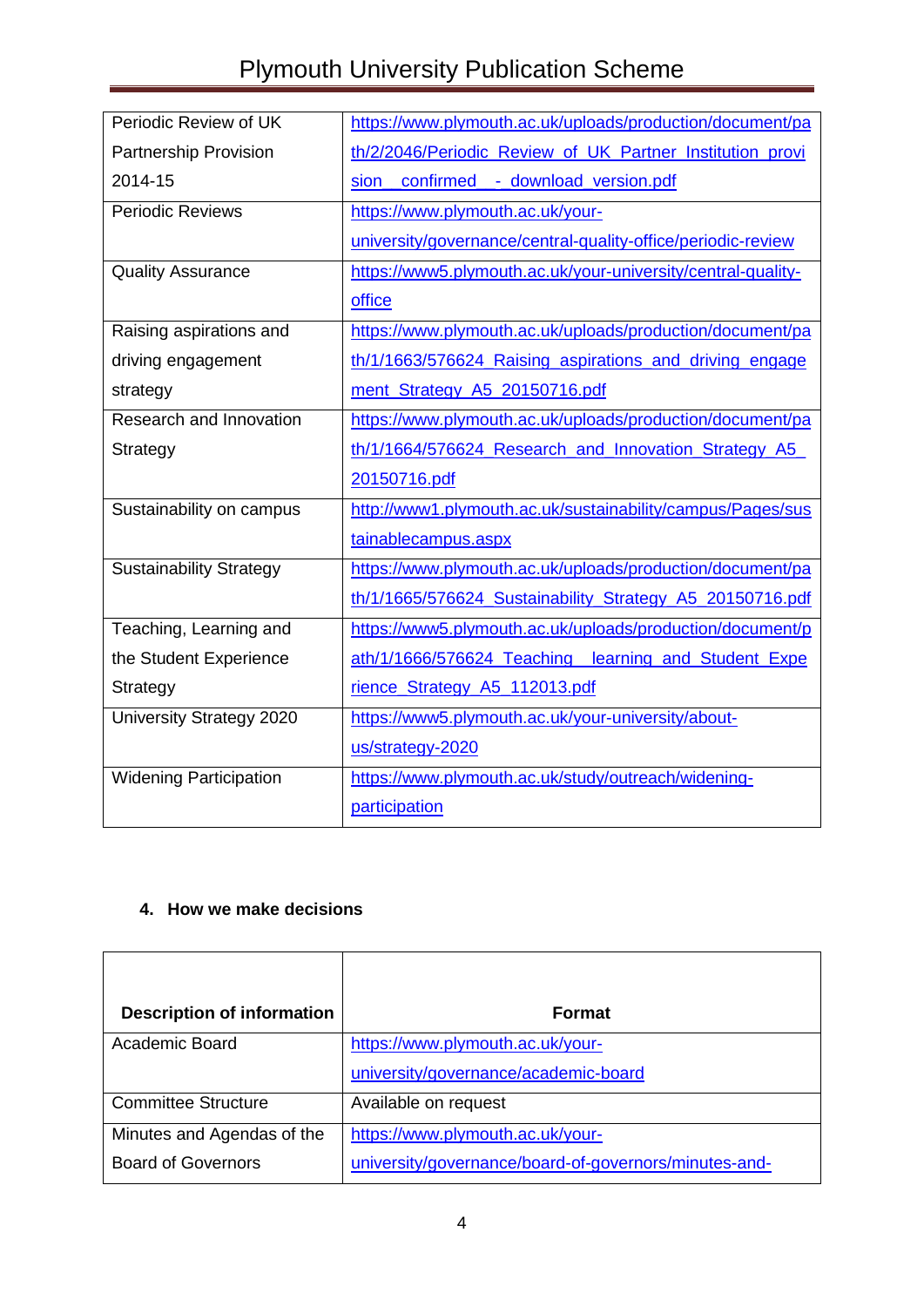|                             | agendas                                                   |
|-----------------------------|-----------------------------------------------------------|
| Our organisation            | https://www.plymouth.ac.uk/your-university/about-         |
| structure                   | us/university-structure                                   |
| Role of the Board of        | https://www.plymouth.ac.uk/your-                          |
| Governors                   | university/governance/board-of-governors                  |
| <b>University Executive</b> | https://www.plymouth.ac.uk/your-university/governance/ueg |
| Group                       |                                                           |

### **5. Our policies and procedures**

| <b>Description of information</b>    | <b>Format</b>                                                 |
|--------------------------------------|---------------------------------------------------------------|
| Academic Partnerships and            | https://www.plymouth.ac.uk/business-                          |
| <b>University Strategy</b>           | partners/partnerships/academic-partnerships/academic-         |
|                                      | partnerships-and-university-strategy                          |
| <b>Academic Regulations</b>          | https://www.plymouth.ac.uk/student-life/academic-             |
|                                      | regulations                                                   |
| <b>Equality and Diversity Policy</b> | http://www1.plymouth.ac.uk/equality/Pages/default.aspx        |
| Freedom of Information               | https://www.plymouth.ac.uk/your-                              |
|                                      | university/governance/information-governance/freedom-of-      |
|                                      | information                                                   |
| Harassment and Bullying              | https://www.plymouth.ac.uk/your-university/about-             |
| Policy                               | us/university-structure/service-areas/equality-diversity-and- |
|                                      | inclusion/policy-on-harassment                                |
| <b>Information Governance</b>        | https://www.plymouth.ac.uk/your-                              |
|                                      | university/governance/information-governance                  |
| Raising concerns                     | https://www.plymouth.ac.uk/your-                              |
| (whistleblowing) Policy              | university/governance/policies-and-                           |
|                                      | regulations/whistleblowing                                    |
| <b>Student Code of Conduct</b>       | https://www.plymouth.ac.uk/uploads/production/document/pa     |
| and Disciplinary Procedure           | th/1/1555/Student_Code_of__Conduct_and_Disciplinary_Pr        |
|                                      | ocedure 2015-16.pdf                                           |
| <b>Student Complaints, Appeals</b>   | https://www.plymouth.ac.uk/student-life/your-                 |
| and Conduct                          | studies/essential-information/complaints-appeals-and-         |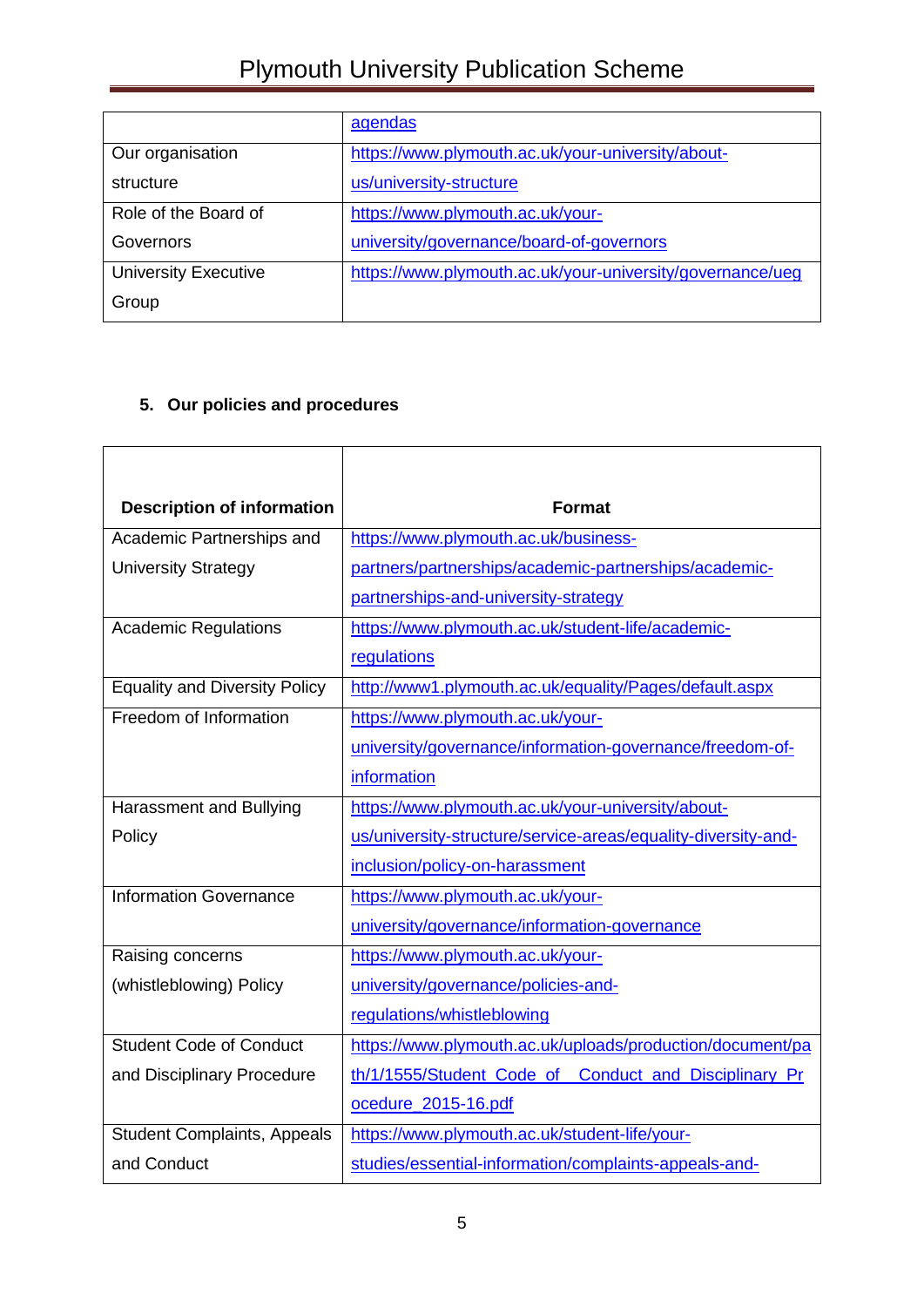|                               | conduct                                                   |
|-------------------------------|-----------------------------------------------------------|
| <b>Student Handbook</b>       | http://www1.plymouth.ac.uk/studenthandbook/Pages/default. |
|                               | <u>aspx</u>                                               |
| <b>Student Policies and</b>   | https://www.plymouth.ac.uk/student-life/your-             |
| <b>Procedures</b>             | studies/essential-information/policies-and-procedures     |
| <b>Widening Participation</b> | https://www.plymouth.ac.uk/uploads/production/document/pa |
| Strategy                      | th/1/1658/WP_Strategic_Statement_Interim_12-13_and_13-    |
|                               | 14 V4 FINAL.pdf                                           |

### **6. Lists and registers**

| <b>Description of information</b> | <b>Format</b>                                       |
|-----------------------------------|-----------------------------------------------------|
| Asset register                    | Hard copy only – available on request               |
| Register of Gifts and             | Hard copy only – available on request               |
| Hospitality                       |                                                     |
| <b>Register of Interests</b>      | https://www.plymouth.ac.uk/your-                    |
|                                   | university/governance/board-of-governors/membership |

### **7. The Services We Offer**

| <b>Description of information</b> | <b>Format</b>                                        |
|-----------------------------------|------------------------------------------------------|
| Accommodation Office              | https://www5.plymouth.ac.uk/student-                 |
|                                   | life/services/accommodation                          |
| <b>Alumni and Friends</b>         | https://www.plymouth.ac.uk/alumni-friends            |
| Student recruitment and           | https://www.plymouth.ac.uk/your-university/about-    |
| admissions                        | us/university-structure/service-areas/marketing-and- |
|                                   | communications/student-recruitment-and-admissions-2  |
| <b>Careers and Employability</b>  | https://www.plymouth.ac.uk/student-life/your-        |
|                                   | studies/academic-services/careers-and-employability  |
| Conferences and events            | http://www6.plymouth.ac.uk/pages/view.asp?page=28825 |